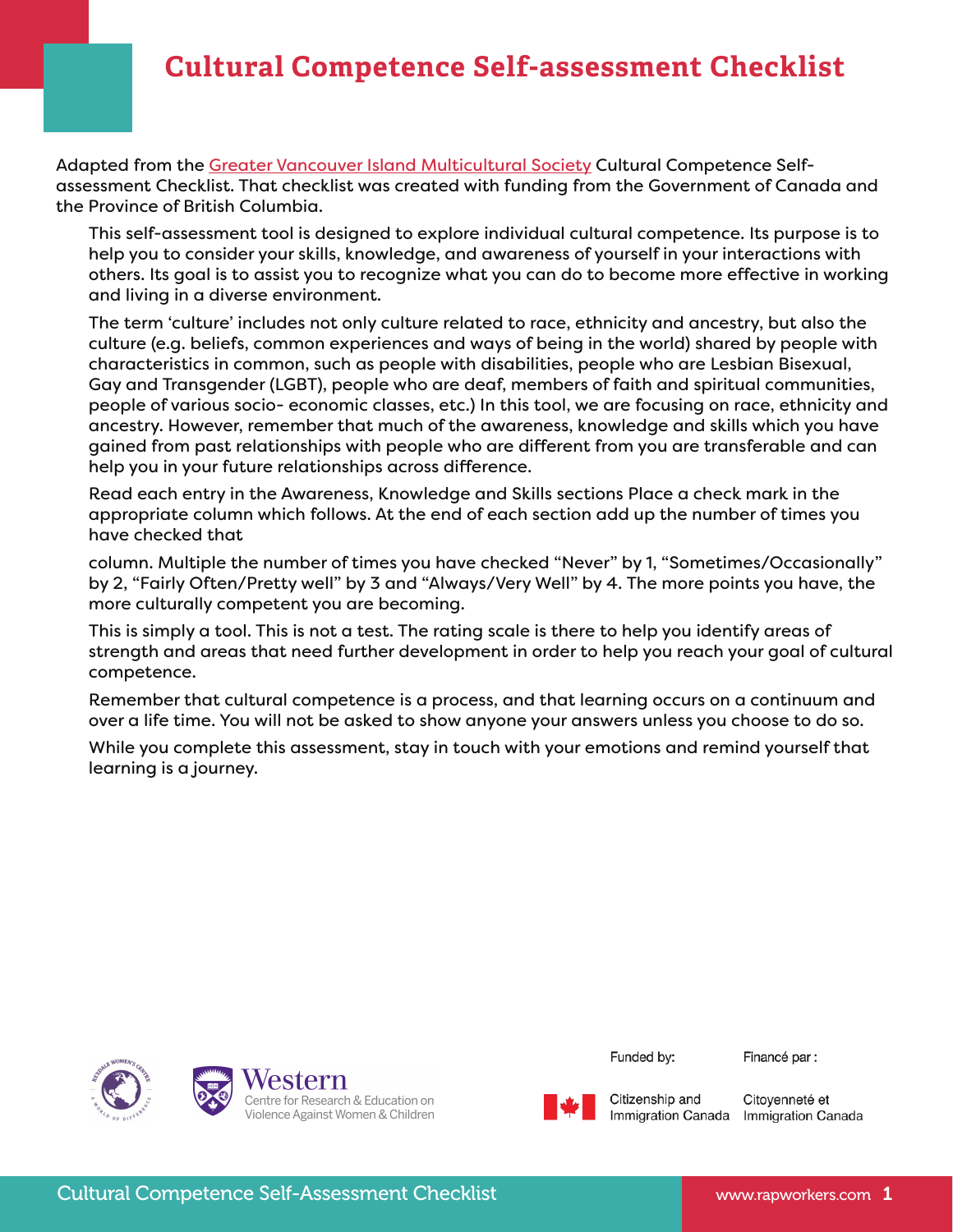| <b>Awareness</b>                                  |                                                                                                                                                                                                                                                   | <b>Never</b>    | Sometimes/<br>Occasionally | Fairly Often/<br><b>Pretty Well</b> | Always/<br>very well |
|---------------------------------------------------|---------------------------------------------------------------------------------------------------------------------------------------------------------------------------------------------------------------------------------------------------|-----------------|----------------------------|-------------------------------------|----------------------|
| <b>Value Diversity</b>                            | I view human difference<br>as positive and a cause for<br>celebration                                                                                                                                                                             |                 |                            |                                     |                      |
| Know myself                                       | I have a clear sense of my<br>own ethnic, cultural and racial<br>identity                                                                                                                                                                         |                 |                            |                                     |                      |
| Share my culture                                  | I am aware that in order to<br>learn more about others I need<br>to understand and be prepared<br>to share my own culture                                                                                                                         |                 |                            |                                     |                      |
| Be aware of areas of discomfort                   | I am aware of my discomfort<br>when I encounter differences<br>in race, colour, religion, sexual<br>orientation, language, and<br>ethnicity.                                                                                                      |                 |                            |                                     |                      |
| Check my assumptions                              | I am aware of the assumptions<br>that I hold about people of<br>cultures different from my own.                                                                                                                                                   |                 |                            |                                     |                      |
| Challenge my stereotypes                          | I am aware of my stereotypes as<br>they arise and have developed<br>personal strategies for reducing<br>the harm they cause.                                                                                                                      |                 |                            |                                     |                      |
| Reflect on how my culture<br>informs my judgement | I am aware of how my cultural<br>perspective influences my<br>judgement about what are<br>'appropriate', 'normal', or<br>'superior' behaviours, values,<br>and communication styles.                                                              |                 |                            |                                     |                      |
| Accept ambiguity                                  | I accept that in cross<br>cultural situations there can<br>be uncertainty and that<br>uncertainty can make me<br>anxious. It can also mean that<br>I do not respond quickly and<br>take the time needed to get<br>more information.               |                 |                            |                                     |                      |
| Be curious                                        | I take any opportunity to put<br>myself in places where I can<br>learn about difference and<br>create relationships.                                                                                                                              |                 |                            |                                     |                      |
| Aware of my privilege if I am<br>White            | If I am a White person working<br>with an Aboriginal person or<br>Person of Colour, I understand<br>that I will likely be perceived as<br>a person with power and racial<br>privilege, and that I may not be<br>seen as 'unbiased' or as an ally. |                 |                            |                                     |                      |
| Aware of social justice issues                    | I'm aware of the impact of the<br>social context on the lives of<br>culturally diverse population,<br>and how power, privilege and<br>social oppression influence their<br>lives.                                                                 |                 |                            |                                     |                      |
|                                                   |                                                                                                                                                                                                                                                   | $1$ pt $\times$ | 2 pt x                     | $3$ pt $\times$                     | 4 pt x               |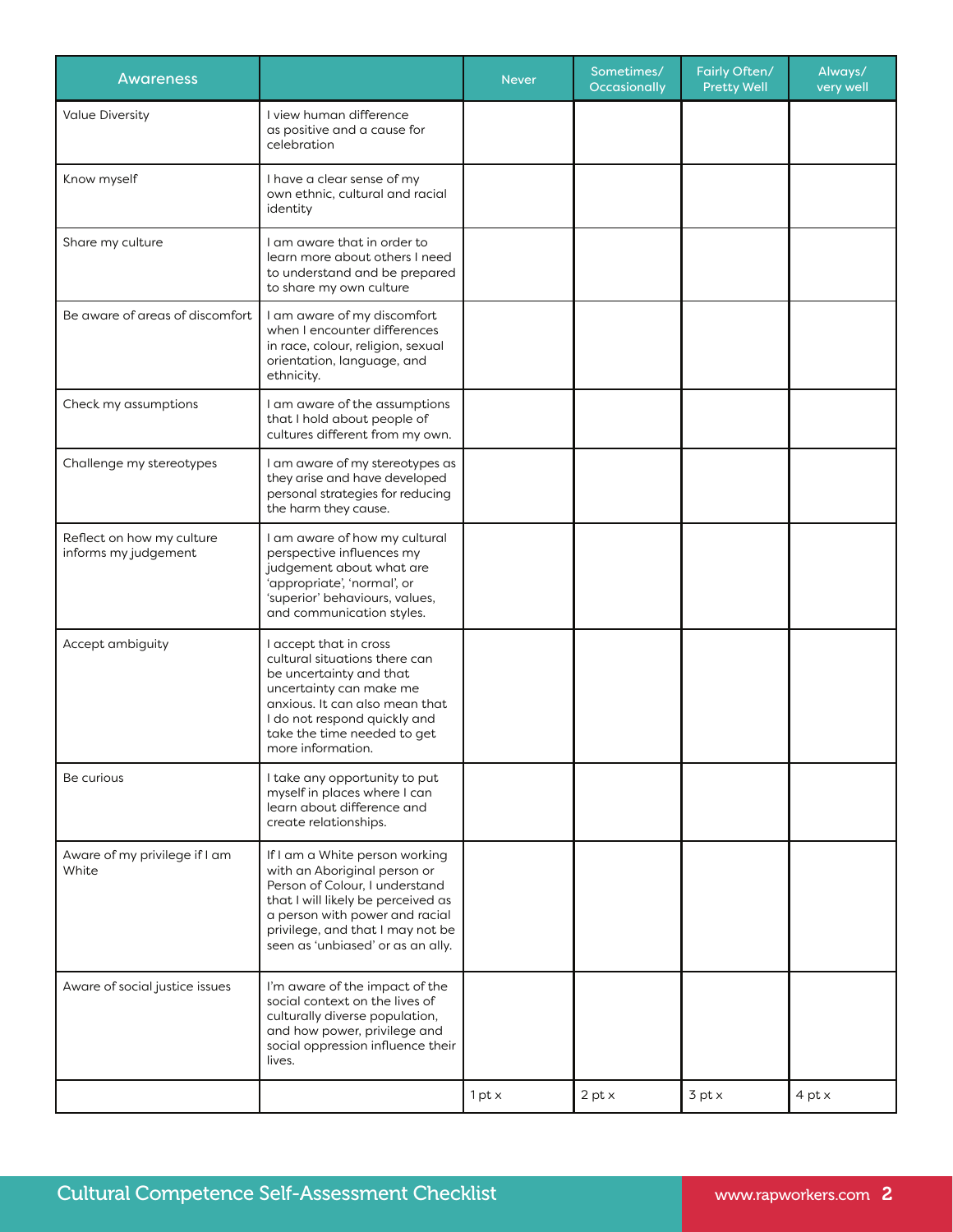| Knowledge                                                    |                                                                                                                                                                                                                                                             |  |  |
|--------------------------------------------------------------|-------------------------------------------------------------------------------------------------------------------------------------------------------------------------------------------------------------------------------------------------------------|--|--|
| Gain from my mistakes                                        | I will make mistakes and will<br>learn from them                                                                                                                                                                                                            |  |  |
| Assess the limits of my<br>knowledge                         | I will recognize that my<br>knowledge of certain cultural<br>groups is limited and commit to<br>creating opportunities to<br>learn more                                                                                                                     |  |  |
| Ask questions                                                | I will really listen to the answers<br>before asking another question                                                                                                                                                                                       |  |  |
| Acknowledge the importance<br>of difference                  | I know that differences in<br>colour, culture, ethnicity etc.<br>are important parts of an<br>individual's identity which they<br>value and so do I. I will not hide<br>behind the claim of "colour<br>blindness".                                          |  |  |
| Know the historical experiences<br>of non-European Canadians | I am knowledgeable about<br>historical incidents in Canada's<br>past that demonstrate<br>racism and exclusion towards<br>Canadians of non-European<br>heritage (e.g. the Chinese Head<br>Tax, the Komagata Maru,<br>Indian Act and Japanese<br>internment). |  |  |
| Understand the influence<br>culture can have                 | I recognize that cultures<br>change over time and can vary<br>from person to person, as does<br>attachment to culture                                                                                                                                       |  |  |
| Commit to life- long learning                                | I recognize that achieving<br>cultural competence involves a<br>commitment to learning over a<br>life-time                                                                                                                                                  |  |  |
| Understand the impact of<br>racism, sexism, homophobia       | I recognize that stereotypical<br>attitudes and discriminatory<br>actions can dehumanize, even<br>encourage violence against<br>individuals because of their<br>membership in groups which<br>are different from myself                                     |  |  |
| Know my own family history                                   | I know my family's story of<br>immigration and assimilation<br>into Canada                                                                                                                                                                                  |  |  |
| Know my limitations                                          | I continue to develop my<br>capacity for assessing areas<br>where there are gaps in my<br>knowledge                                                                                                                                                         |  |  |
| Awareness of multiple social<br>identities                   | I recognize that people<br>have intersecting multiple<br>identities drawn from race, sex,<br>religion, ethnicity, etc and the<br>importance of each of these<br>identities vary from person to<br>person                                                    |  |  |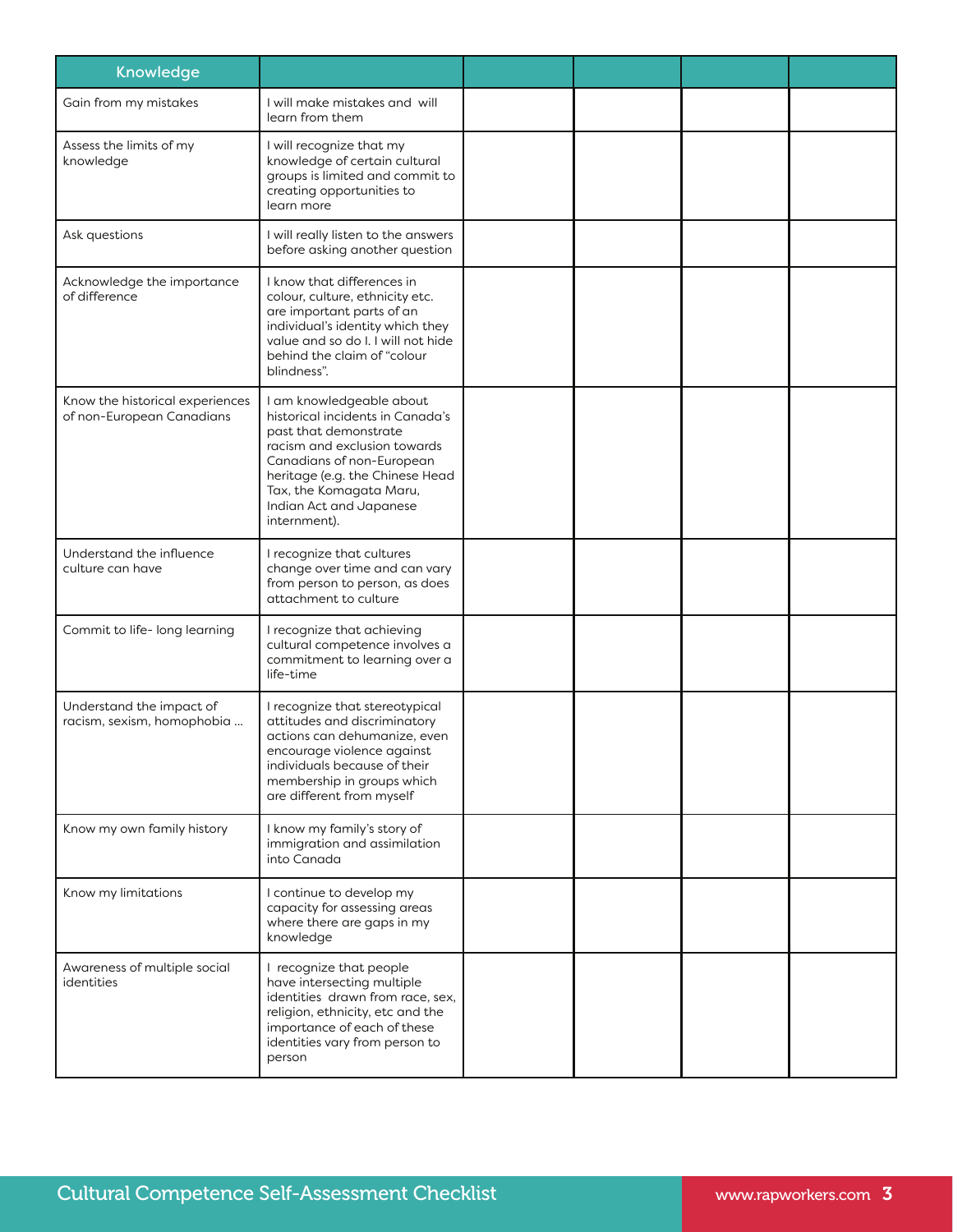| <b>Knowledge</b>                                      |                                                                                                                                                                                     |        |                 |                 |                 |
|-------------------------------------------------------|-------------------------------------------------------------------------------------------------------------------------------------------------------------------------------------|--------|-----------------|-----------------|-----------------|
| Inter-cultural and intracultural<br>differences       | I acknowledge both inter-<br>cultural and intracultural<br>differences                                                                                                              |        |                 |                 |                 |
| Point of reference to assess<br>appropriate behaviour | I'm aware that everyone has a<br>"culture" and my own "culture"<br>should not be regarded as a<br>point of reference to assess<br>which behavior is appropriate<br>or inappropriate |        |                 |                 |                 |
|                                                       |                                                                                                                                                                                     | l pt x | $2$ pt $\times$ | $3$ pt $\times$ | $4$ pt $\times$ |